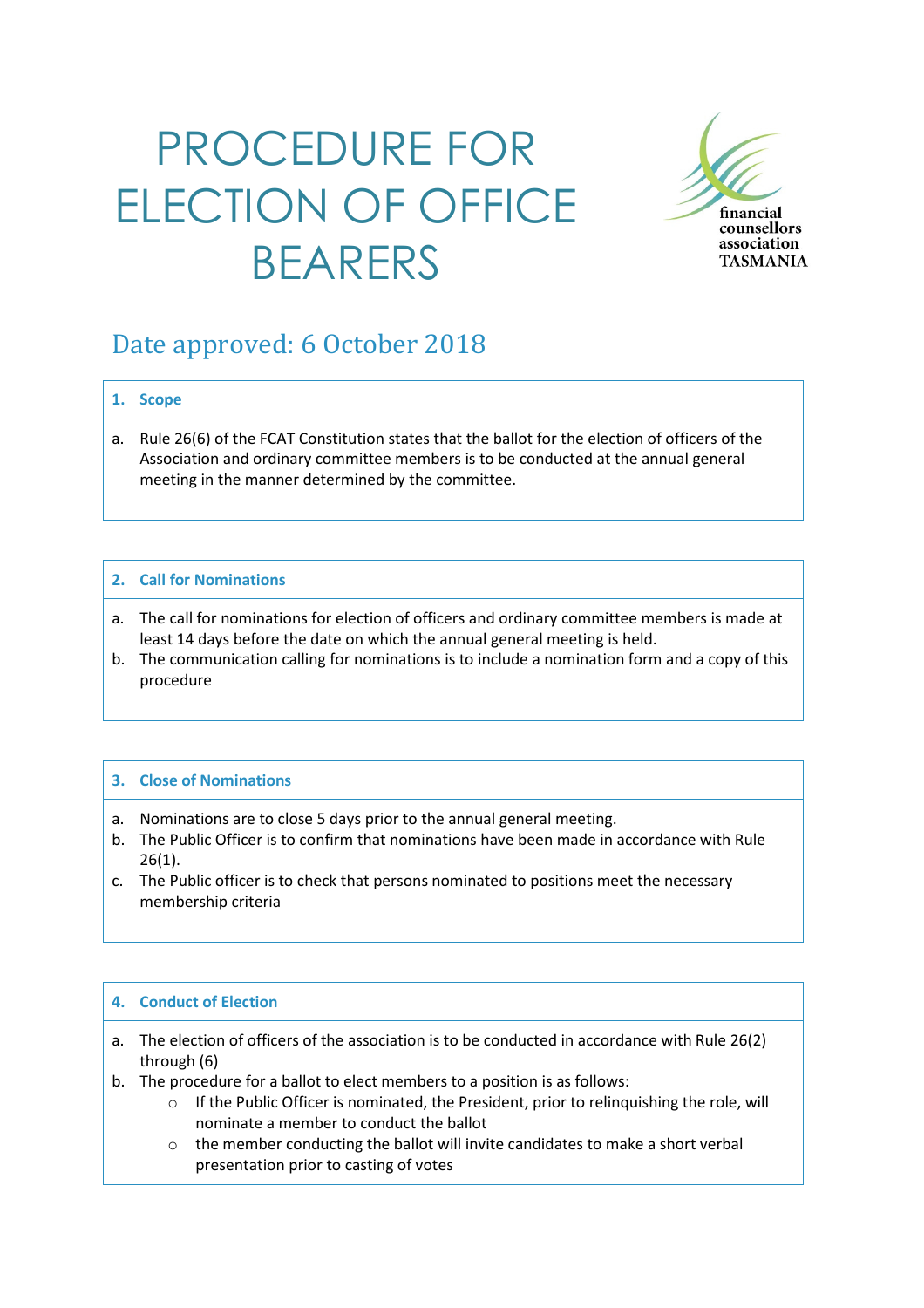- o Members who are eligible, may only cast a vote in person
- o A member may not cast more than one vote
- o An independent scrutineer is to assist and verify the counting of votes
- o In the event of a tied vote, where the number of tied candidates exceeds the number of positons, the election will be referred back to the meeting for a further ballot.